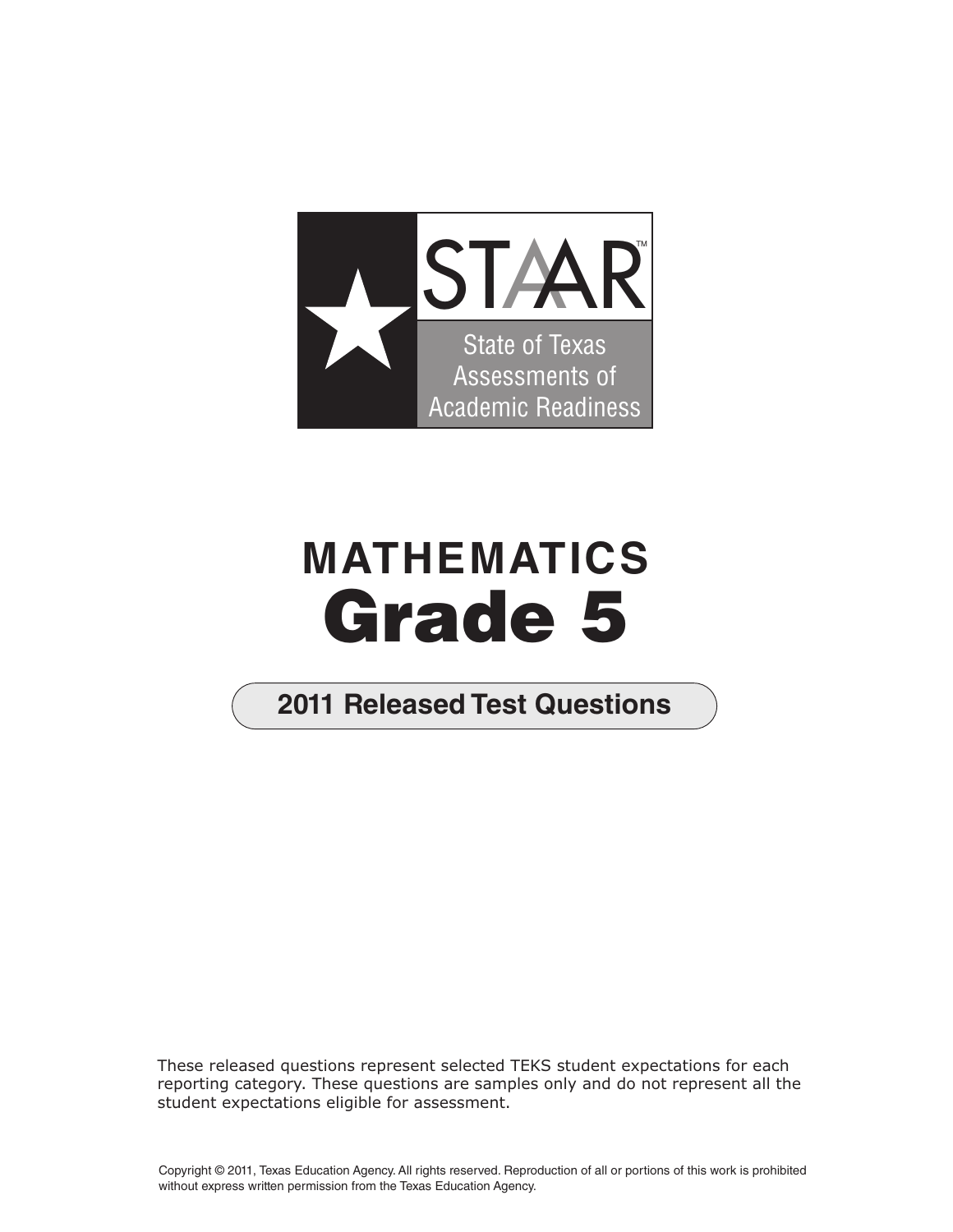**1** Ramón read  $3\frac{7}{8}$  books that were on his reading list. Which of the following improper 8<br>**fractions is equivalent to 3** $\frac{7}{5}$ ? ...?<br>8

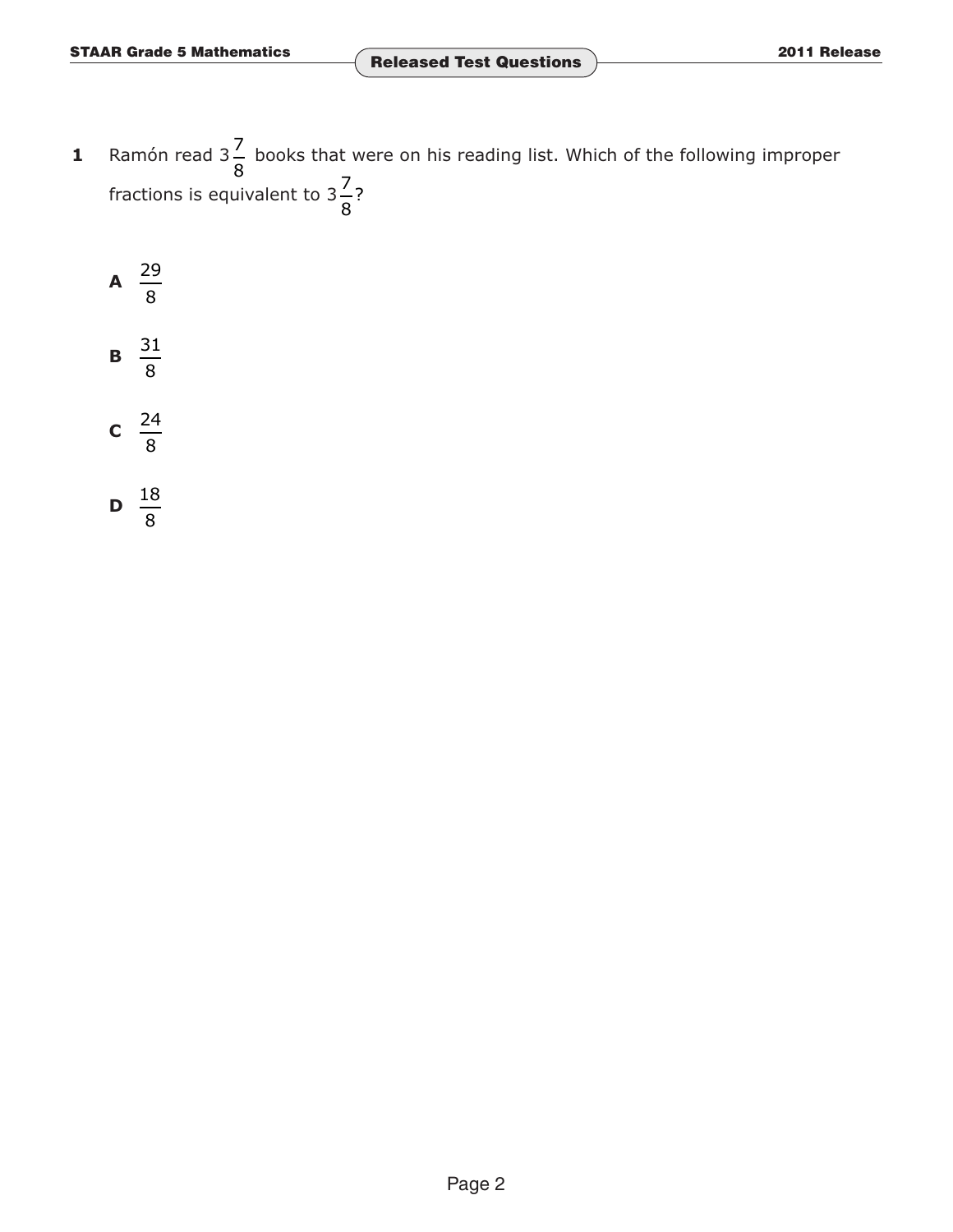- **2** Adam is 4.5 feet tall. He is 0.75 foot taller than his brother Mark. How tall is Mark?
	- **A** 3.25 ft
	- **B** 4.25 ft
	- **C** 3.75 ft
	- **D** 5.25 ft

- **3** Mr. Cantú will put 1 flag on each table in the cafeteria for a school event. The cafeteria has 15 rows with 5 tables in each row and 12 rows with 4 tables in each row. Mr. Cantú already has 94 flags. How many more flags does he need to buy?
	- **A** 48
	- **B** 19
	- **C** 27
	- **D** 29

**4** An employee at a video store worked a total of 90 hours in 3 weeks. She worked 5 days a week. If she worked the same number of hours a day, how many hours did the employee work each day?

Record your answer and fill in the bubbles on your answer document. Be sure to use the correct place value.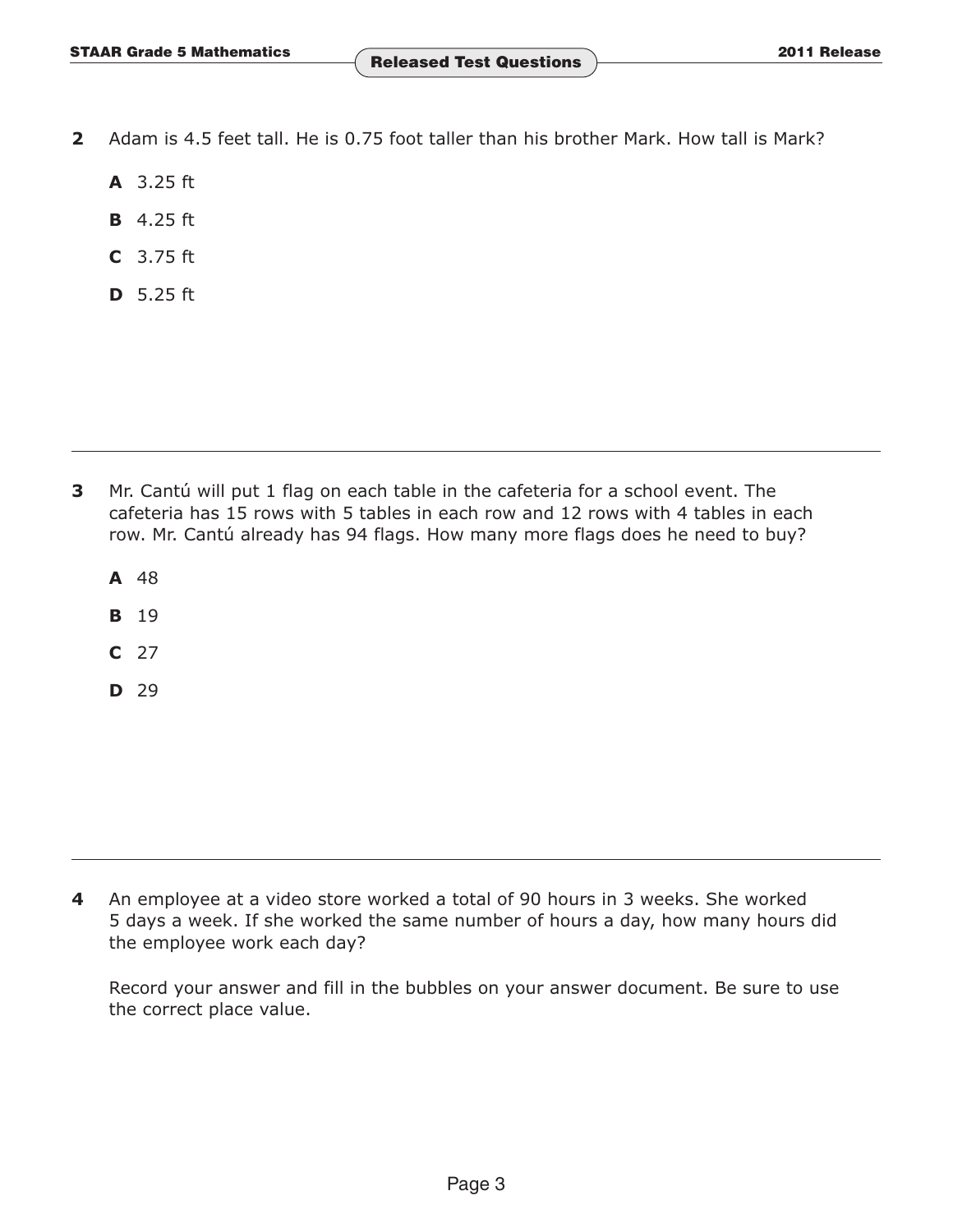- **5** A delivery truck is carrying 80 televisions in individual boxes. Each box weighs between 26 and 37 pounds. Which of the following is a reasonable estimate of the total weight of the boxes?
	- **A** 2,500 pounds
	- **B** 880 pounds
	- **C** 3,400 pounds
	- **D** 5,000 pounds

**6** Connie is preparing for a spelling bee. She wants to study the same number of words each week. The table below shows the number of words she plans to have studied by the end of different numbers of weeks.

| Week | <b>Total Number of</b><br>Words |  |
|------|---------------------------------|--|
|      | 20                              |  |
| 3    | 60                              |  |
|      | 140                             |  |
|      | 180                             |  |

Connie's Study Plan

Based on this information, which of the following statements is true?

- **A** The total number of words studied will be 20 times the number of weeks.
- **B** The total number of words studied will be 20 more than the number of weeks.
- **C** The total number of words studied will be 40 more than the number of weeks.
- **D** The total number of words studied will be 40 times the number of weeks.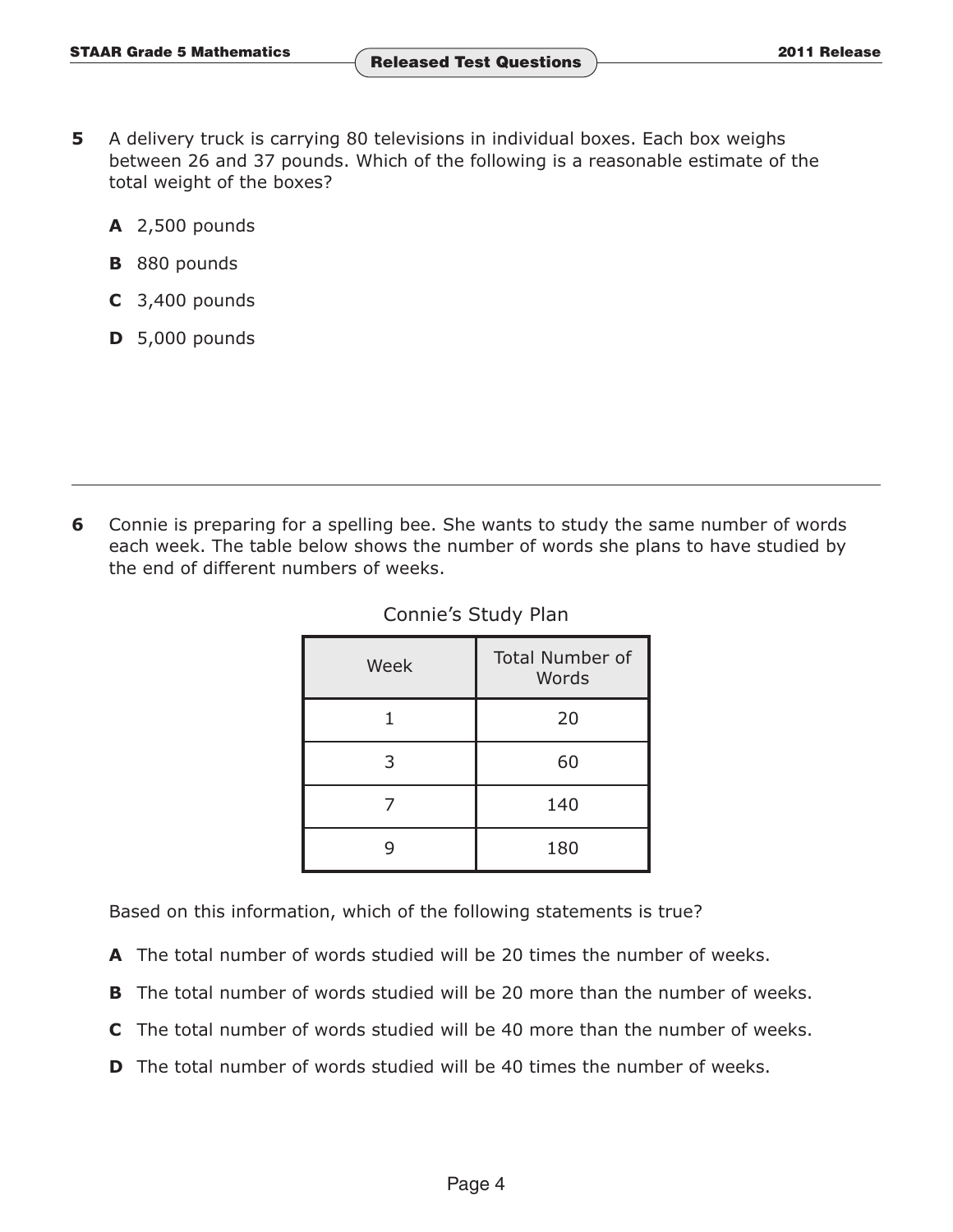- **7** Reba is planning a dinner for 24 people. She wants to make 3 tacos for each person. Taco shells are sold in packages of 12. Which of the following equations can be used to find *p*, the number of packages of taco shells needed for the dinner?
	- **A**  $(24 \times 3) \div 12 = p$
	- **B**  $(24 \div 3) \times 12 = p$
	- **C**  $(24 \times 3) \times 12 = p$
	- **D**  $(24 \div 3) + 12 = p$

- **8** Which of the following statements does **NOT** describe a cube?
	- **A** It has 6 congruent faces.
	- **B** It has both parallel and perpendicular edges.
	- **C** It has 8 vertices.
	- **D** It has both acute and right angles.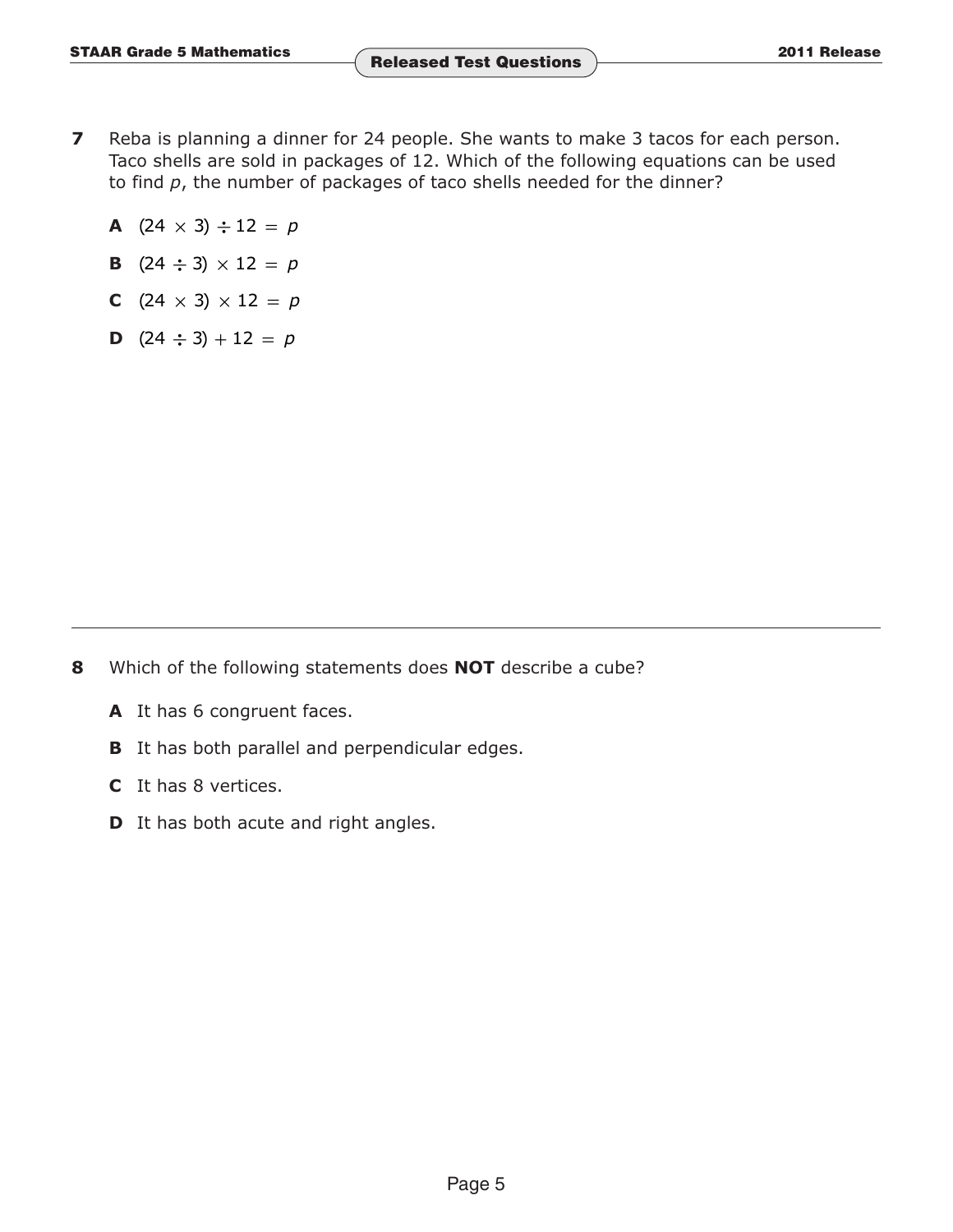**9** Which picture shows a single transformation labeled correctly?

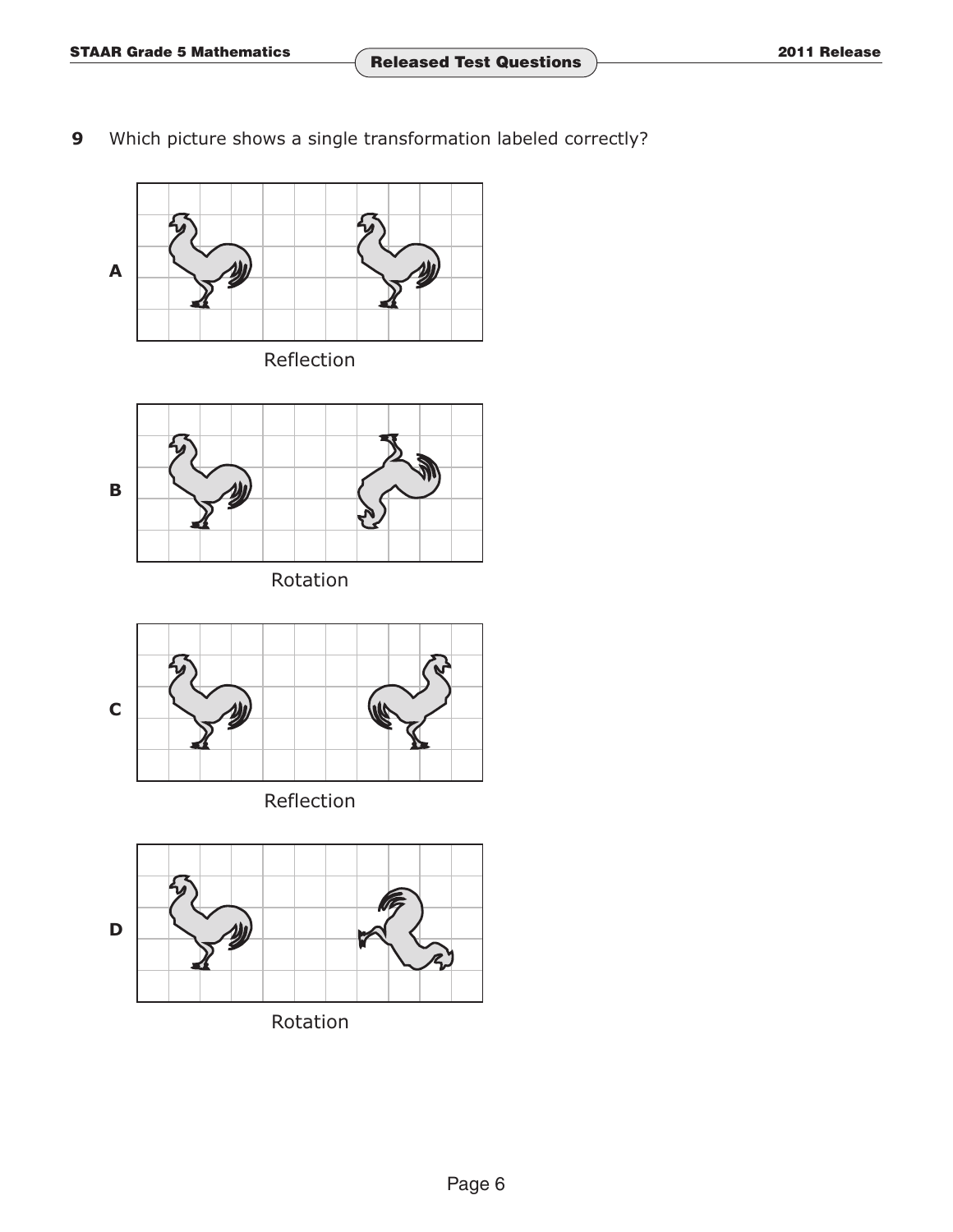- **10** Mrs. Evans wants to buy enough dog food to feed her dog for 90 days. Her dog eats 4 ounces of dog food twice a day. How many pounds of dog food should she buy?
	- **A** 15 lb
	- **B** 45 lb
	- **C** 23 lb
	- **D** 12 lb

**11** The diagram below shows the number of congruent sections in a window. The length and width of one section are labeled in inches.



What is the total area of the window?

- **A** 2,400 square inches
- **B** 600 square inches
- **C** 400 square inches
- **D** 1,000 square inches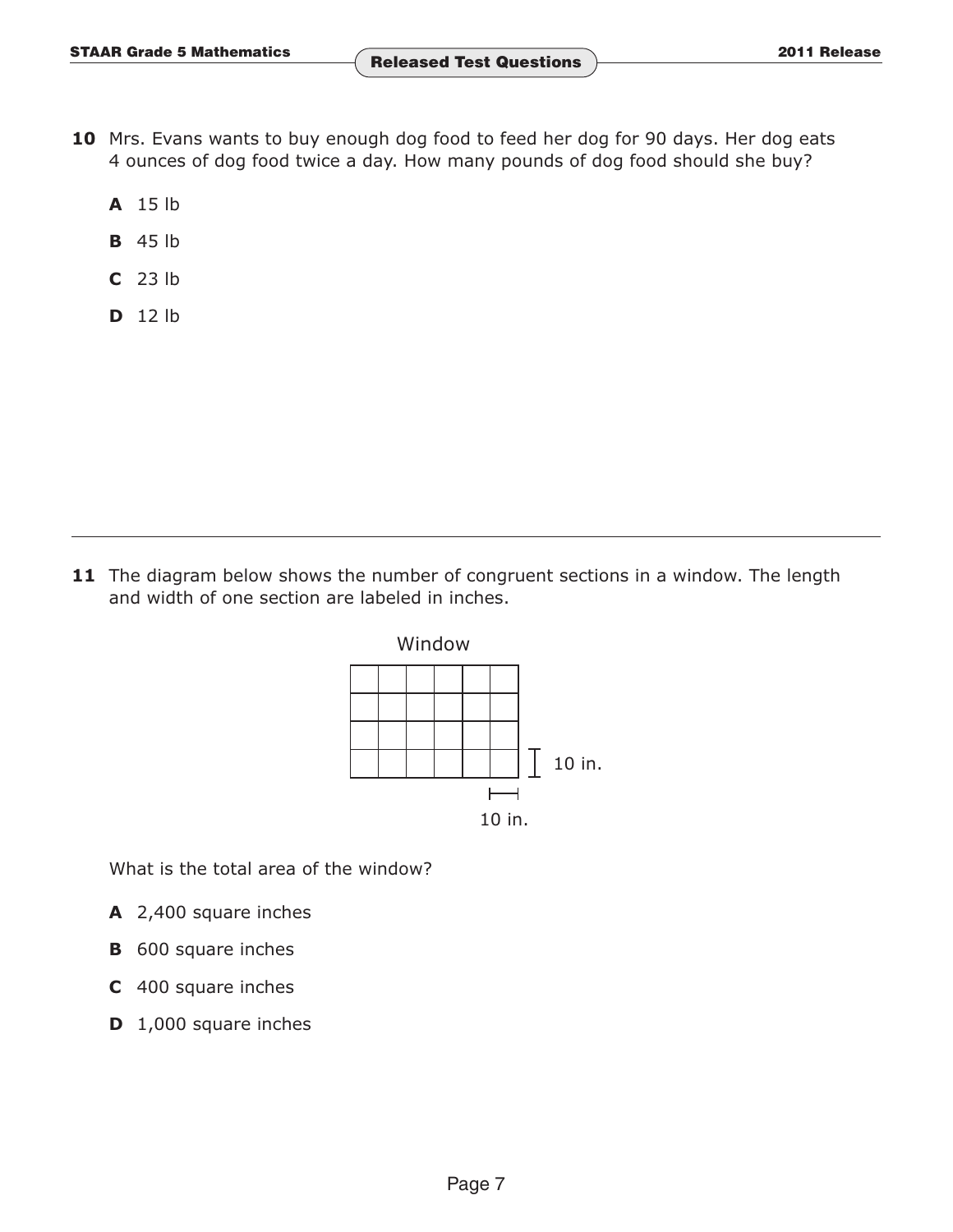12 Emilio has a bag containing different-colored buttons. He randomly selects a button from the bag, records its color, and puts it back. The table below shows his results after selecting 32 buttons from the bag.

| <b>Buttons</b> |
|----------------|
|----------------|

| Color        | Number of<br><b>Buttons</b> |  |
|--------------|-----------------------------|--|
| Purple       | 8                           |  |
| Orange       |                             |  |
| <b>Brown</b> | 16                          |  |
| Green        |                             |  |

Based on these results, which of the following is the most reasonable prediction of the number of orange buttons Emilio will select from the bag in his next 64 tries?

**A** 4

**B** 8

**C** 32

**D** 16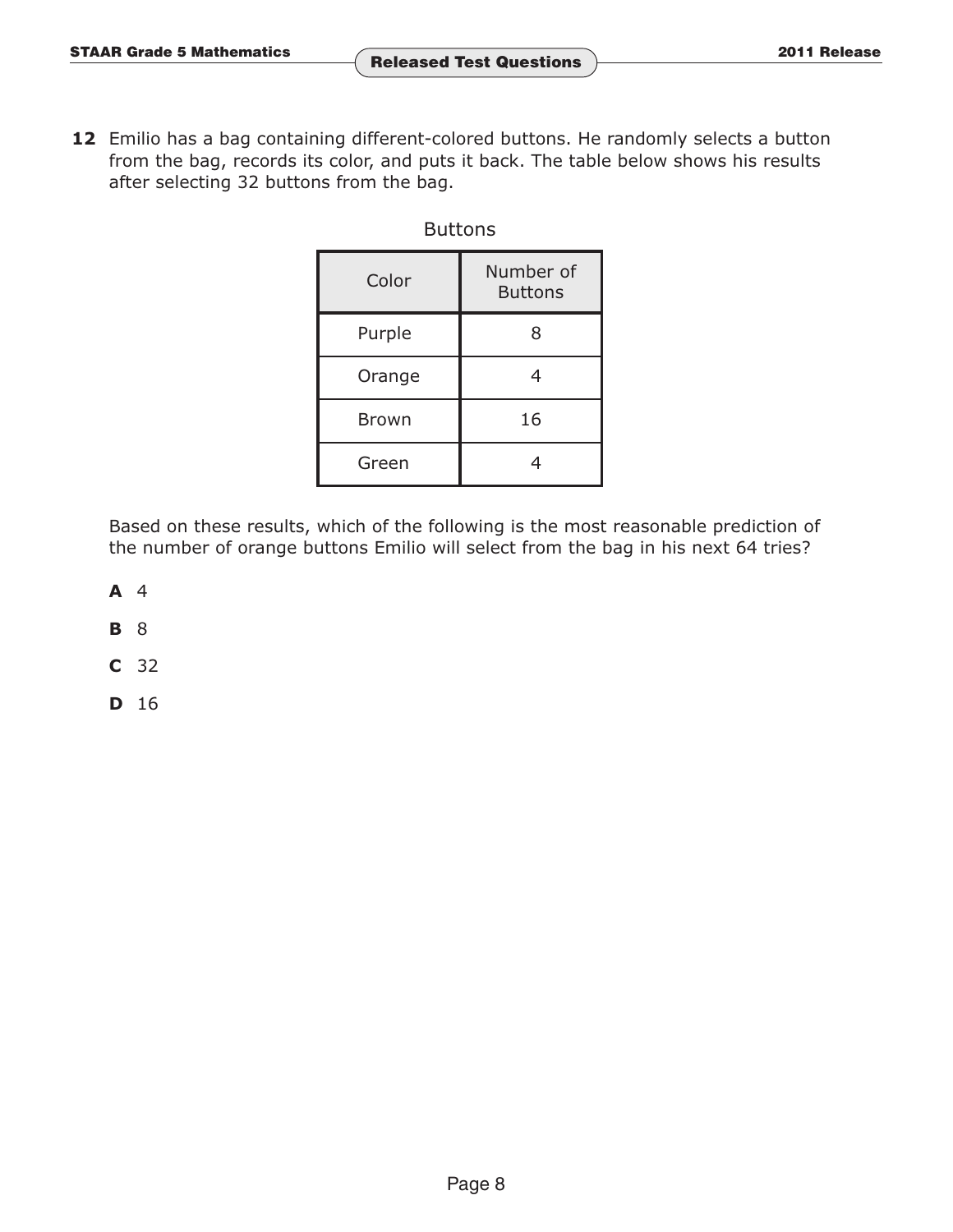13 The table below shows the amount of money that 10 people spent on a field trip.

| Field Trip |              |  |  |  |
|------------|--------------|--|--|--|
| Person     | Amount Spent |  |  |  |
| Κ          | \$5          |  |  |  |
| Г          | \$8          |  |  |  |
| M          | \$11         |  |  |  |
| N          | \$8          |  |  |  |
| P          | \$3          |  |  |  |
| Q          | \$2          |  |  |  |
| R          | \$4          |  |  |  |
| S          | \$6          |  |  |  |
| T          | \$9          |  |  |  |
| U          | \$8          |  |  |  |

Field Trip

What was the median amount of money spent by these people?

- **A** \$3
- **B** \$9
- **C** \$8
- **D** \$7